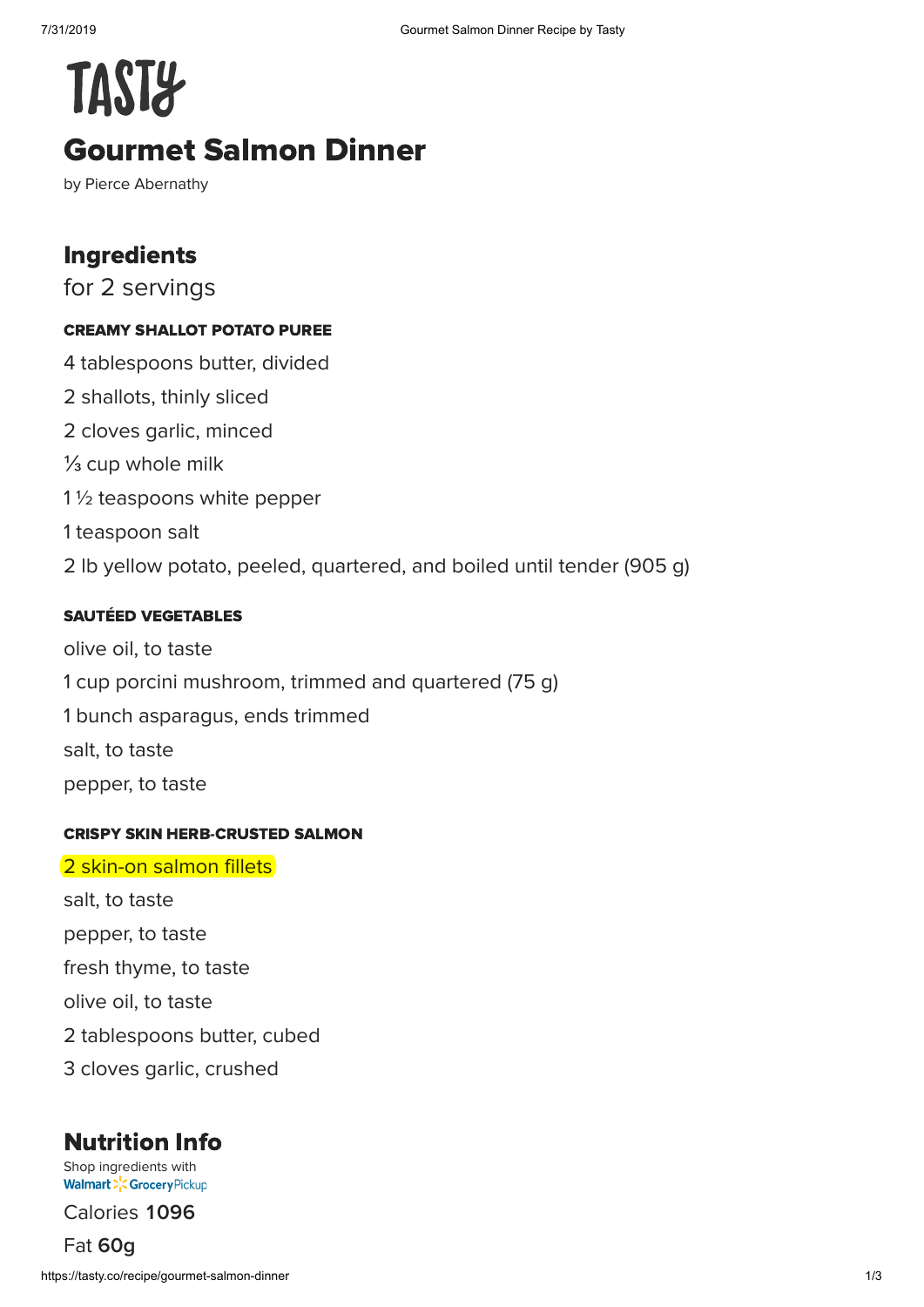Carbs **102g** Fiber 11g Sugar **g** Protein 37g

Estimated values based on one serving size.

### Preparation

- Make the creamy shallot potato puree: Melt 3 tablespoons of butter in a medium pan over medium-high heat. Add the shallots and cook for 3-4 minutes, until softened.  $\blacktriangleleft$
- Add the garlic and another tablespoon of butter and continue to cook for another 3-4 minutes, stirring frequently, until the shallots are browned.  $\overline{\mathbf{2}}$
- Add the milk, white pepper, and salt and stir to incorporate. 3
- Transfer the shallot mixture to a food processor and process until smooth. 4
- Mash potatoes in a large bowl. Add the shallot puree and continue to mash until fully incorporated. Set aside. 5
- Make the sautéed vegetables: Heat a drizzle of olive oil in a large pan over medium heat. Add the mushrooms and cook for 5 minutes, stirring occasionally, until starting to soften. 6
- Push the mushrooms to one side of the pan and add a bit more oil. Add the asparagus and season everything with salt and pepper. Cook for 5 minutes, until the vegetables are tender. Remove from the heat and set aside. 7
- Make the salmon: On a cutting board, cut 4 slits in the salmon skin, roughly 1/4-inch (6 mm) apart and ½-inch (12 mm) into the salmon flesh. Season with salt, pepper, and thyme leaves. 8
- Heat a drizzle of olive oil in a medium pan over medium-high heat. Add the salmon, skin-side down. Cook for 3-4 minutes, or until a lighter pink color has reached ⅓-½ of the way up the side of the salmon. 9
- 10 Flip the salmon and immediately add the butter, garlic, and a few sprigs of thyme. Stir the garlic and thyme around the pan to infuse the flavors and spoon the butter over the salmon for 2 minutes more, until the salmon is cooked through. Remove the salmon from the pan.